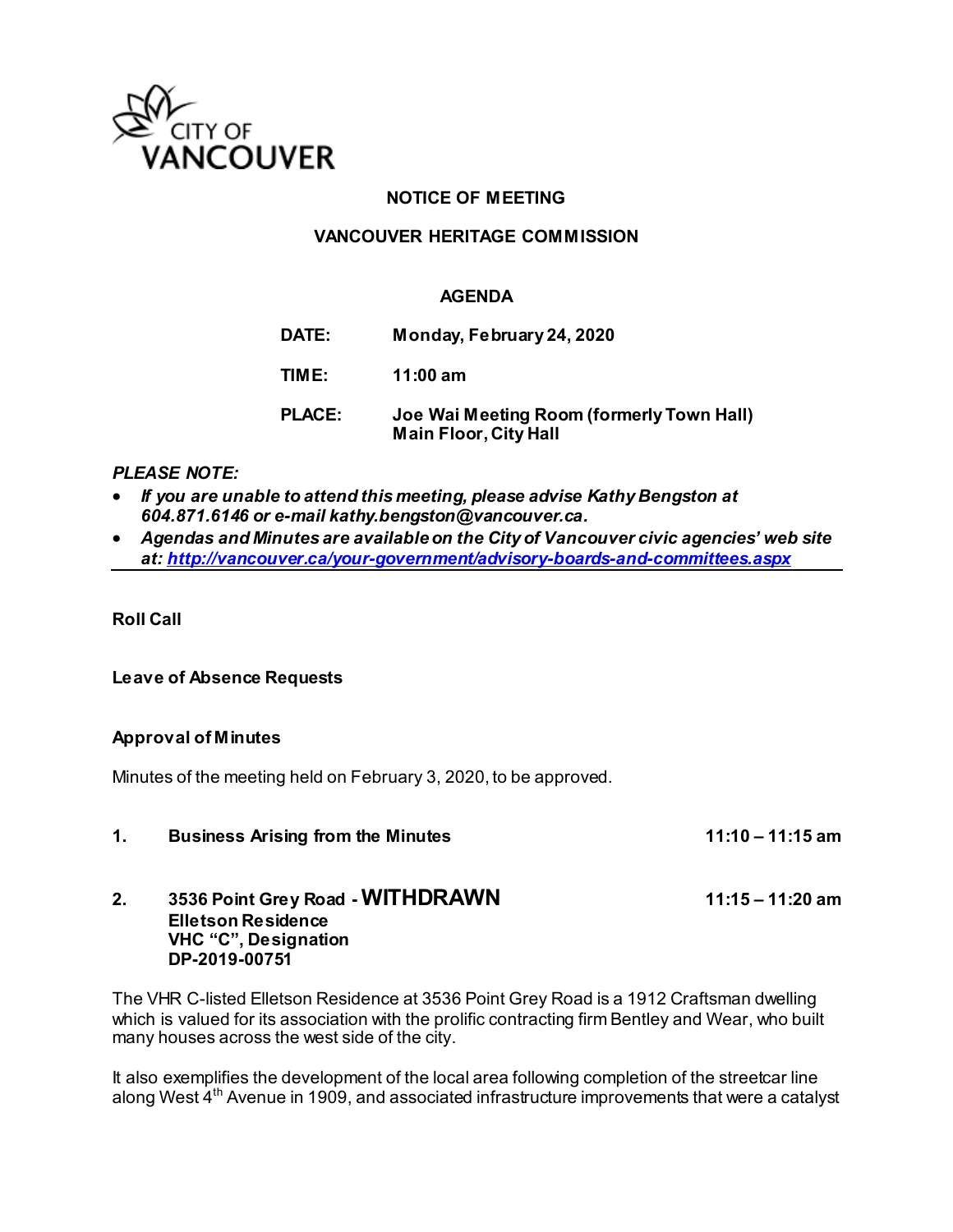to residential and commercial development. It is further valued as to how it has adapted to changing needs, initially housing William Elletson, advertising manager for World Printing and Publishing Company and later as rental accommodation during World War II and its later conversion to a duplex. The Statement of Significance is included with further information.

A Development Permit application has been received, proposing the retention and minor alteration to the Elletson Residence, from its existing two strata units, to add a third unit as a Secondary Suite. The RT-8 zoning does not list Secondary Suite as a permitted use, so for the purposes of processing the application, it will be handled as a Multiple Conversion Dwelling (MCD). Normally an MCD allows for strata titling, which in the case of heritage buildings, often results in a lower degree of retention and more replication. However, for the purpose of this application, to leave the option open for a more sensitive approach, the owner is not proposing that the secondary suite be strata titled.

A modest addition is proposed for the top floor at the rear. While this house is already well over permitted FSR (1.38 existing; 0.75 permitted), some new area proposed for additional parking on the lower level can be excluded, with the result being an equivalent amount of floor area allocated to the new addition, and the FSR will remain unchanged.

Heritage designation is proposed as part of this application. A covenant will be required that includes a provision restricting the secondary suite to remain a rental unit, and to not be converted to strata.

The applicant will be present to explain the plan in further detail. Staff are seeking the Commission's comments on the following issues.

### **Issues:**

- Proposed conservation plan
- Heritage designation

**Staff:** Hugh McLean, Heritage Planner; Benjamin Dufix, Development Planner

**Applicant:** Steven Butler, Kerr Construction and Design

**Heritage Consultant:** John Atkin

# **3. Chinatown Cultural Heritage 11:20 – 12:00 pm**

Chinatown Transformation Team will provide an update of the recently accomplished and ongoing planning work in Chinatown. Particular attention will be given to the cultural asset mapping methodology, results and learnings from the community engagement process. This was probably the first time that the UNESCO's Historic Urban Landscape methodology has been applied in Vancouver's planning practice.

**Staff:** Helen Lee, Planner (Legacy Actions), Chinatown Transformation Team Belle Cheung, Social Planner, Chinatown Transformation Team Helen Ma, Senior Planner, Chinatown Project Implementation